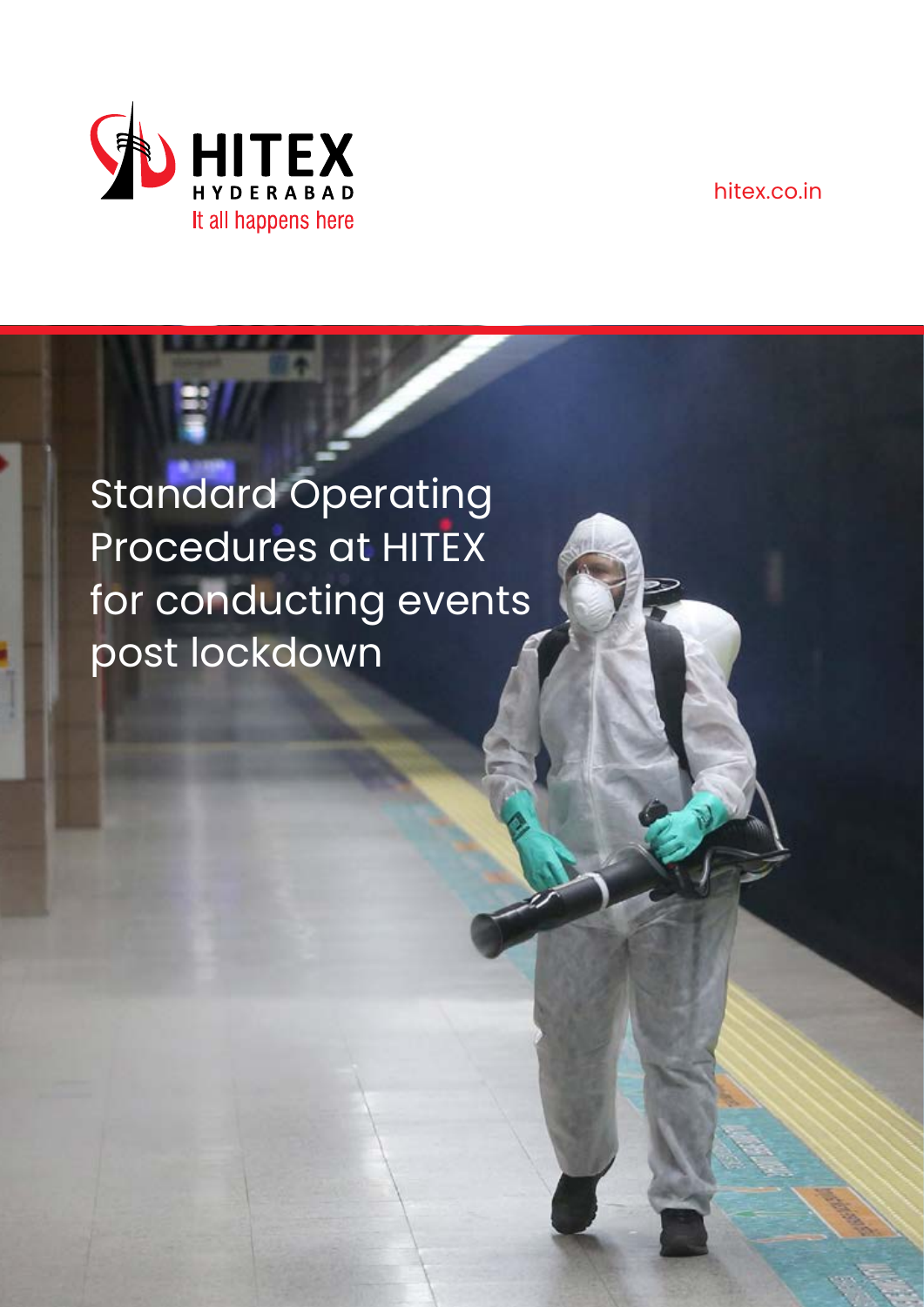### Standard Operating Procedures at **HITEX** for conducting events post lockdown

The Standard Operating Procedures (SOP) outlines the best practices of HITEX venue in order to ensure the health and safety of all stakeholders (organizers, exhibitors, visitors, tenants, contractors, staff, labor etc.) to perform business/duties and conduct events during the COVID-19 crisis and postlockdown.

The SOP includes prevention, detection and response measures to be taken by HITEX as the venue owner and also the requirements of the clients/organizers conducting events at HITEX.

While creating the SOPs we have considered the specific requirements for Exhibition Organizers, Service Providers, Exhibitors and Visitors of the events.



### **Safety First**

HITEX as the venue owner pledges to see that the venue is following best practices to prevent COVID-19 and to ensure safety is the first priority. HITEX supports its clients/ organizers in all possible manners

to see that the events are executed successfully in a healthy environment. Below listed are some (not limiting to) of the immediate measures to be taken by HITEX.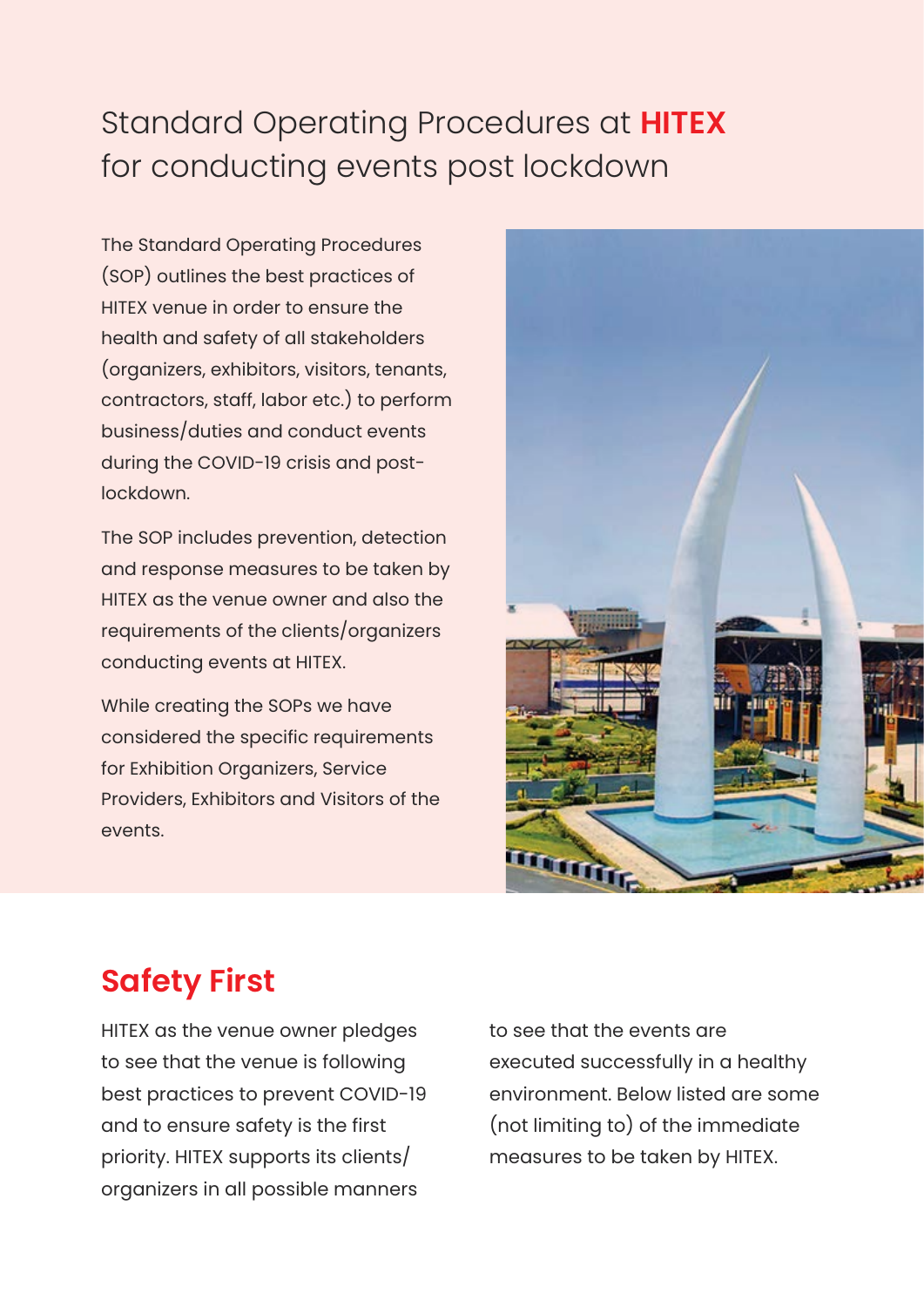

## Protocol to be followed by **HITEX:**

### **Sanitization Process:**

- + Entire venue/campus will be sanitized for all entries, common areas, washrooms, escalators, elevators, security frisking desks, railing, seating areas, elevator lobbies & buttons, door knobs, side wall & flooring, entry & exit doors etc. This will be done before, after & during every event.
- + We will undertake deep cleaning of all air conditioning/ventilation systems, air handling units, including the chemical cleaning of filters, coils and other components. Periodicity-Daily after event.
- + Fumigation will be undertaken in all indoor & out door areas, basements etc. Periodicity-Daily before event.
- + We will allocate and convey gate numbers to all entrants in coordination with organizers.
- + We will sanitize all tables, counters, serving desks, etc. before opening the Food Court, at regular intervals and at closing hours.
	- Digital payments shall be encouraged.
	- Provision for hand sanitizers to be placed at entry points.
- + Regular sanitization of all wash rooms, surfaces, WC, taps, etc. shall be made. Periodicity-Four times in an event day.
- $+$  Event hall temperature shall be maintained at 24 $\degree$  to 30 $\degree$ .
- + For all the sanitization processes, procedures laid down by the Ministry of Health & Family Welfare, Government of India and National Safety Council of India shall be followed.

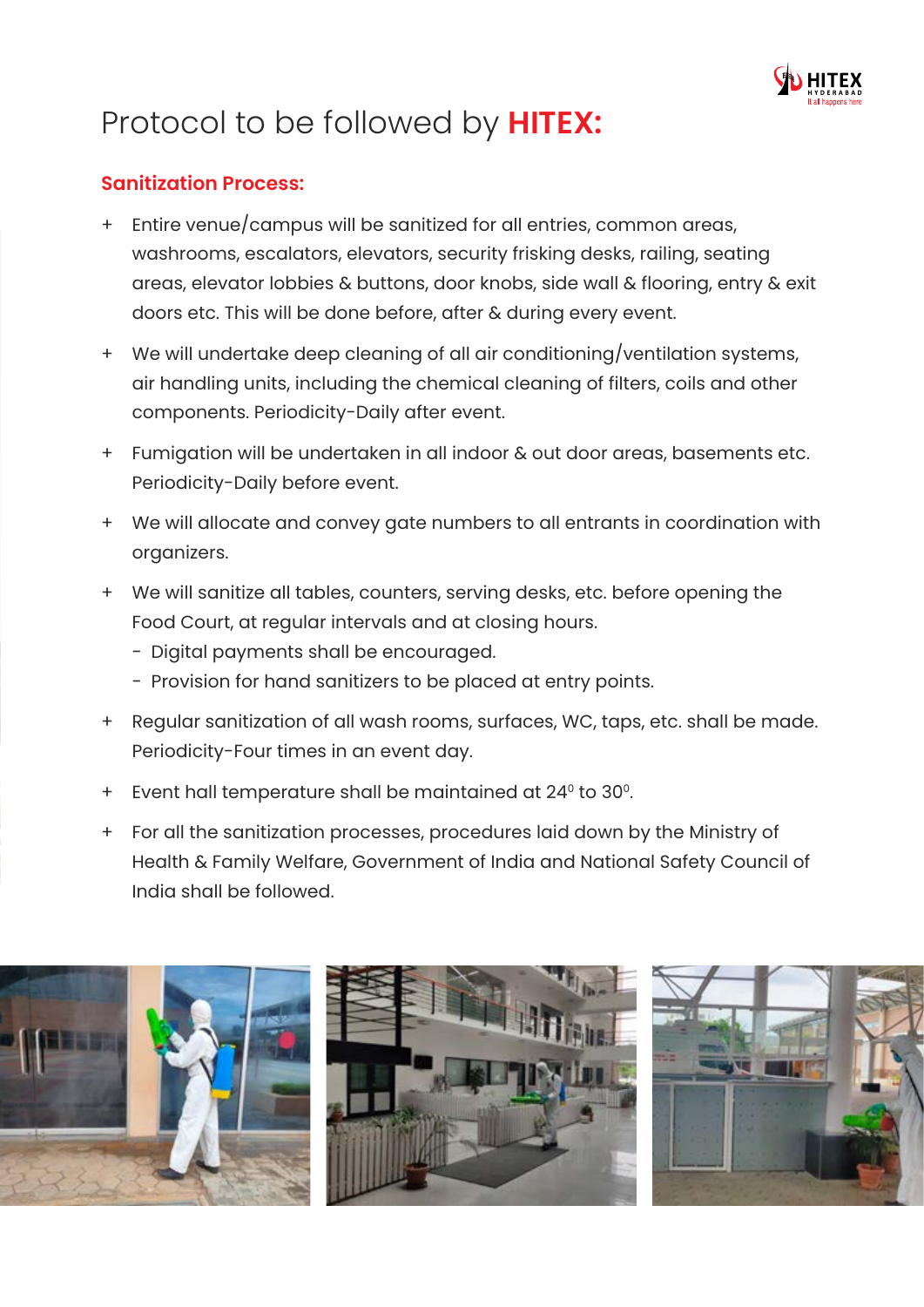## **Employee / Worker** Hygiene Practices

All employees & contract workers of HITEX shall exercise the recommended practices for reducing the risk of transmission as identified by the Public Health Department and Center for Disease Control and Prevention:

- + All HITEX employees'/workers' health shall be screened on daily basis & reports recorded. Any unhealthy employee/worker shall be dealt with due procedure.
- + All HITEX employees/workers shall wear non-medical face-coverings (such as homemade cloth masks).
- + All employees/workers on floor shall wear approved Personal Protective Equipment such as face mask, hand gloves.
- + All employees & contract workers of HITEX shall maintain social distancing on campus at all times.
- + There will be strict ban on Gutka, Paan, Tambaku etc, on site and spitting in common area shall be strictly prohibited and violators may be dealt as per law.



### **Communication and awareness**

- + Clear signages and instructions at prominent locations shall be placed across the venue to communicate & ensure health and safety measures in the venue.
- + All employees & contract workers of HITEX shall be briefed/trained on a regular basis to update the latest procedures/updates issued by the government from time to time.
- + Prior meeting across a video call shall be held with all the clients/organizers conducting events at HITEX, to brief about the COVID-19 preventive procedures being followed at HITEX & make them understand the requirements and work together for the success of the event.
- + Work closely with the local health & safety department to provide required support in preventing the pandemic.
- + Hospitals/clinics authorized to treat COVID-19 patients shall be identified and the list shall be displayed at the venue.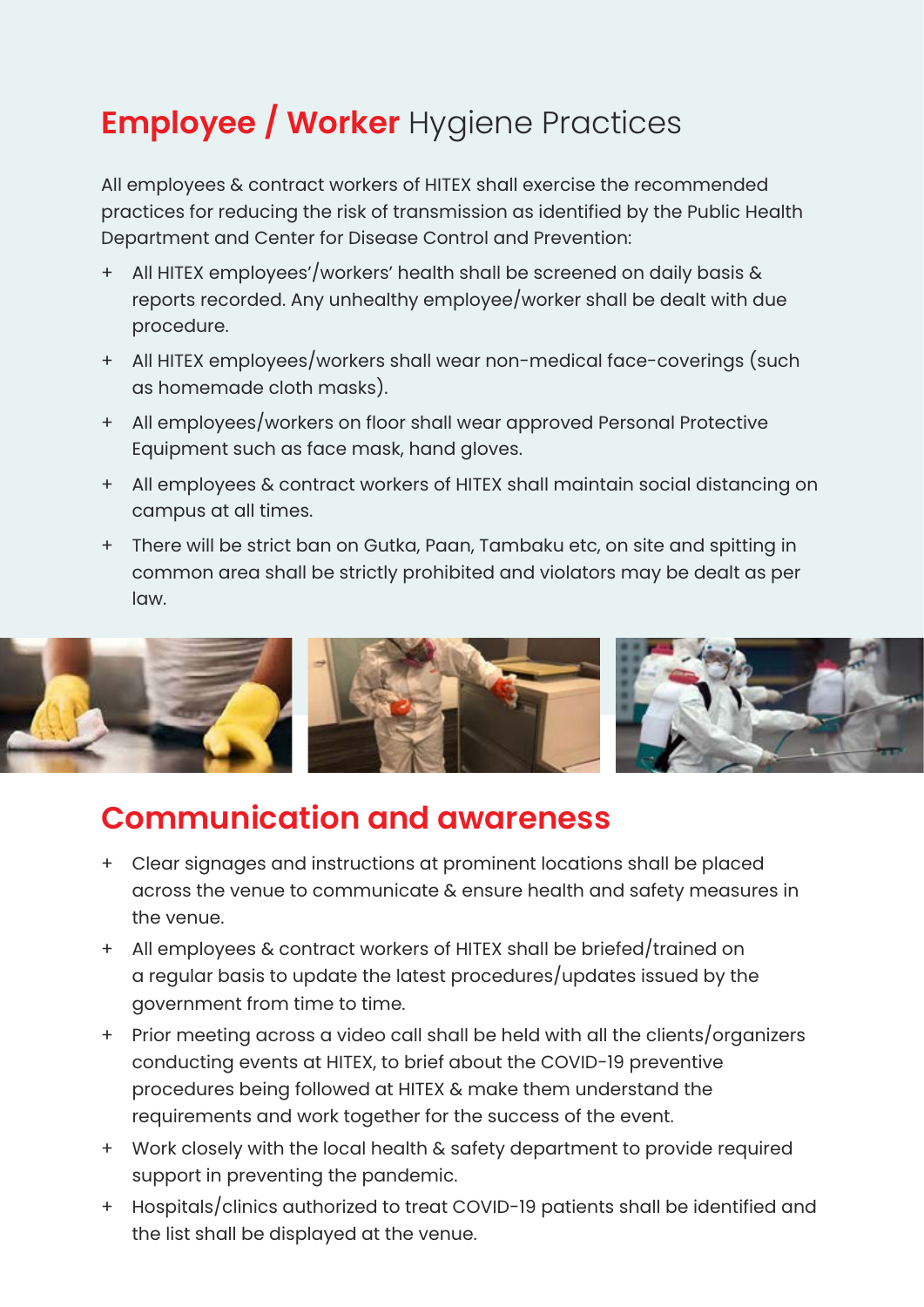

## **Infrastructure Support:**



- + HITEX shall provide infrared thermal gun at each entry point to measure body temperature of each person entering the event. Any abnormality shall be recorded and dealt with due procedure.
- + Provision for hand sanitizers shall be provided at all prominent locations and entry point.
- + Each hall entries shall be marked with square boxes on floor to ensure social distancing.
- + HITEX shall allocate dedicated space for isolation clinical room for short duration stay of COVID-19 suspected case before being shifted to the government facility.

**YU HITEX** 





**AMBULANCE** 

- in all meeting rooms shall be arranged as per the social distancing norm.
- + HITEX shall have a Medical Centre with paramedics.
- + HITEX shall have ambulance round the clock to shift any patient found sick.



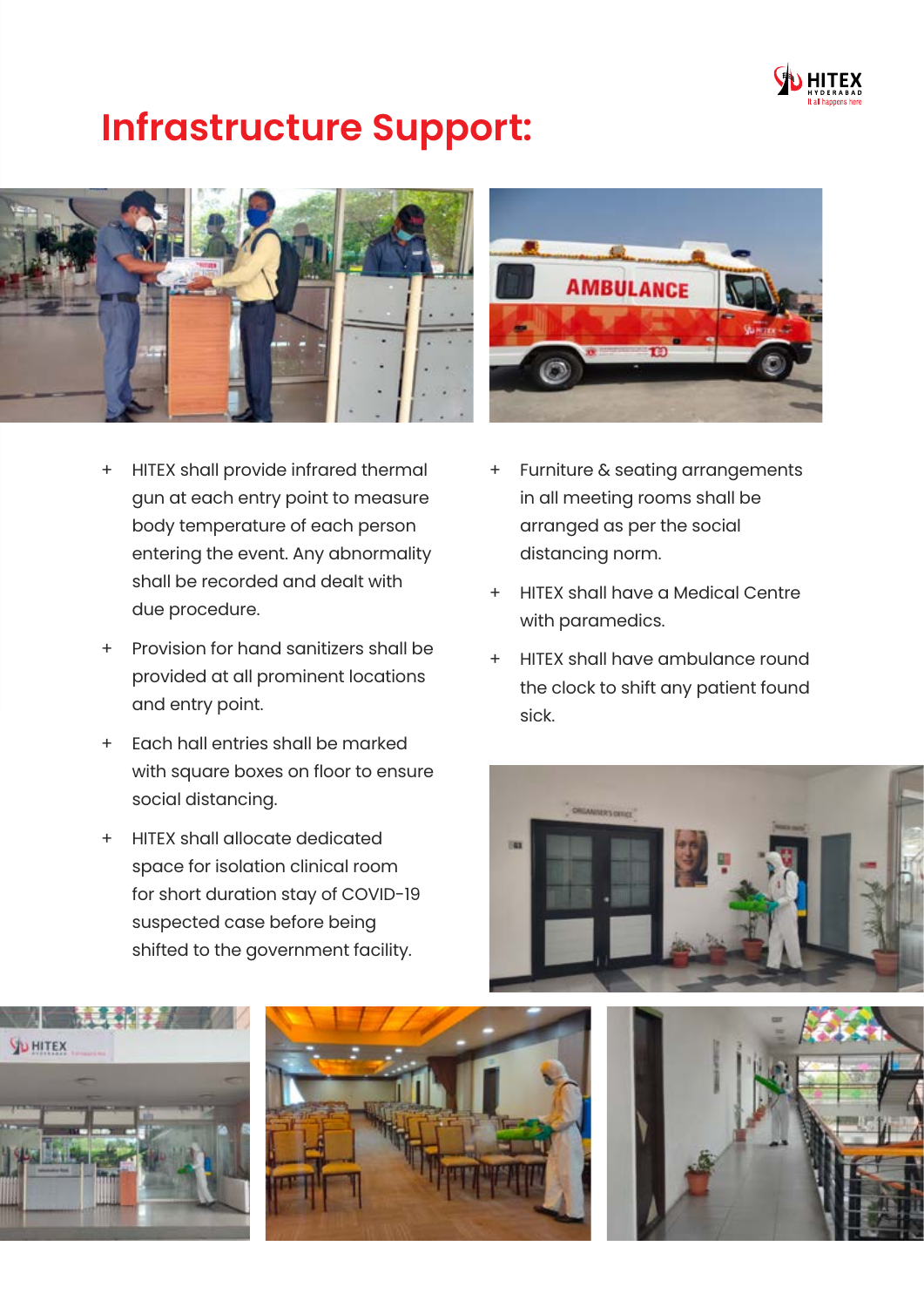## COVID-19 Crisis Management Team at **HITEX**

**To manage emergencies, HITEX has experienced and trained Crisis Management Team to act swiftly without panic in case of COVID-19 emergency. You may contact the team at HITEX office in case of emergency**

### **Government Helpline Number: 104 Nearest government hospital with isolation facility**

1. Gandhi Hospital Bhoiguda Road, MIGH Colony, Padmarao Nagar, Secunderabad. Tel: 040-27505566

#### **Nearest private hospitals with isolation facility**

1. Care Hospital Hitech City Jayabheri Pine Valley, HITEC City, Hyderabad, Tel: 040 – 6165 6565 | Call Center: 1075

2. Continental Hospital Plot No 3, Road No 2, Financial District Nanakramguda, Hyderabad Tel: 040 – 6700 0000

#### **Support request from organizers:**

In the endeavor to organize events successfully following all the safety precautions to combat COVID-19, the role of the organizer shall be at most important. Organizer is suggested to implement below procedures to prevent the spread of COVID-19:

Access/Entry Passes: Issue exhibitor/ visitor/vendor pass only when you are satisfied that the person is 100% healthy. Collect their health & travel data while issuing the pass.

Provide COVID-19 prevention supplies at your events. Plan to have extra supplies on hand for event staff and participants, including hand sanitizers, disposable facemasks (for persons who start having symptoms).

**Encourage use of Aarogya Setu App** Encourage exhibitors, visitors & service providers to download and use Aarogya Setu App developed by the Government of India.

#### **Promote messages that discourage people who are sick from attending**

**events.** This should include messages requesting that people leave events if they begin to have symptoms of COVID-19, which include fever, cough, and shortness of breath.

**Communicate about COVID-19:** Update and distribute timely and accurate emergency communication information to everyone in your chain of communication (for example, event staff, participants, suppliers, vendors, and key community partners and stakeholders). Place sufficient signages in the event area to create awareness about COVID-19.

**Set up & Break down period:** Have sufficient time to work by dividing & compartmentalizing the event floor. This helps in maintaining social distancing.

For some period initially, discourage designer stalls to minimize the work force during set up & break down period.

Ensure all your staff/contractors wear personal protective kits as applicable.

Have exclusive help desk & rapid response team to act in case of emergency. Organizer & HITEX emergency teams may work in coordination.

Any Individuals who have been potentially exposed to the virus, or who are exhibiting flu-like symptoms such as fever, tiredness, coughing, or congestion are to be shifted to isolation room & then shifted to nearest government approved COVID-19 Centre.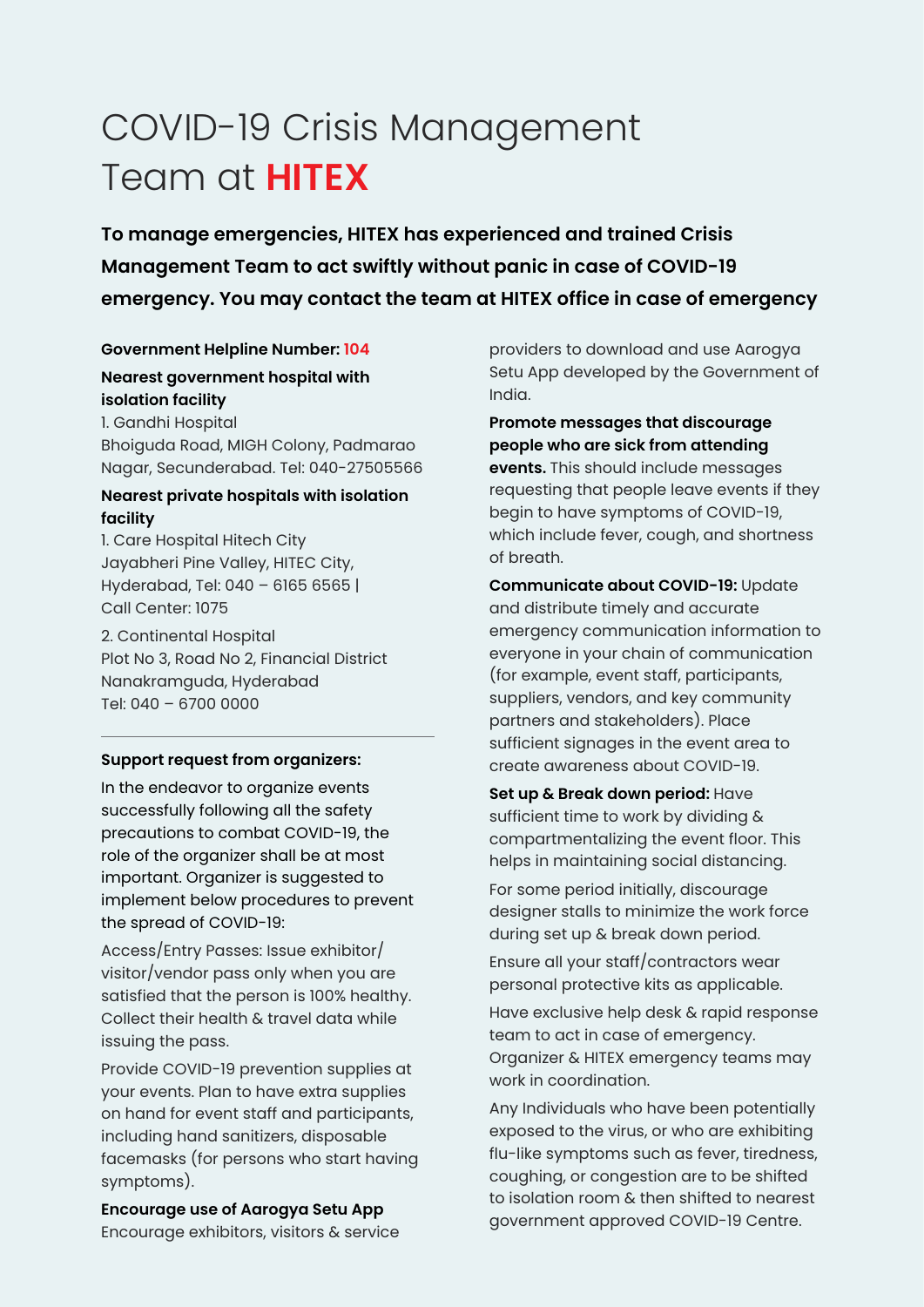